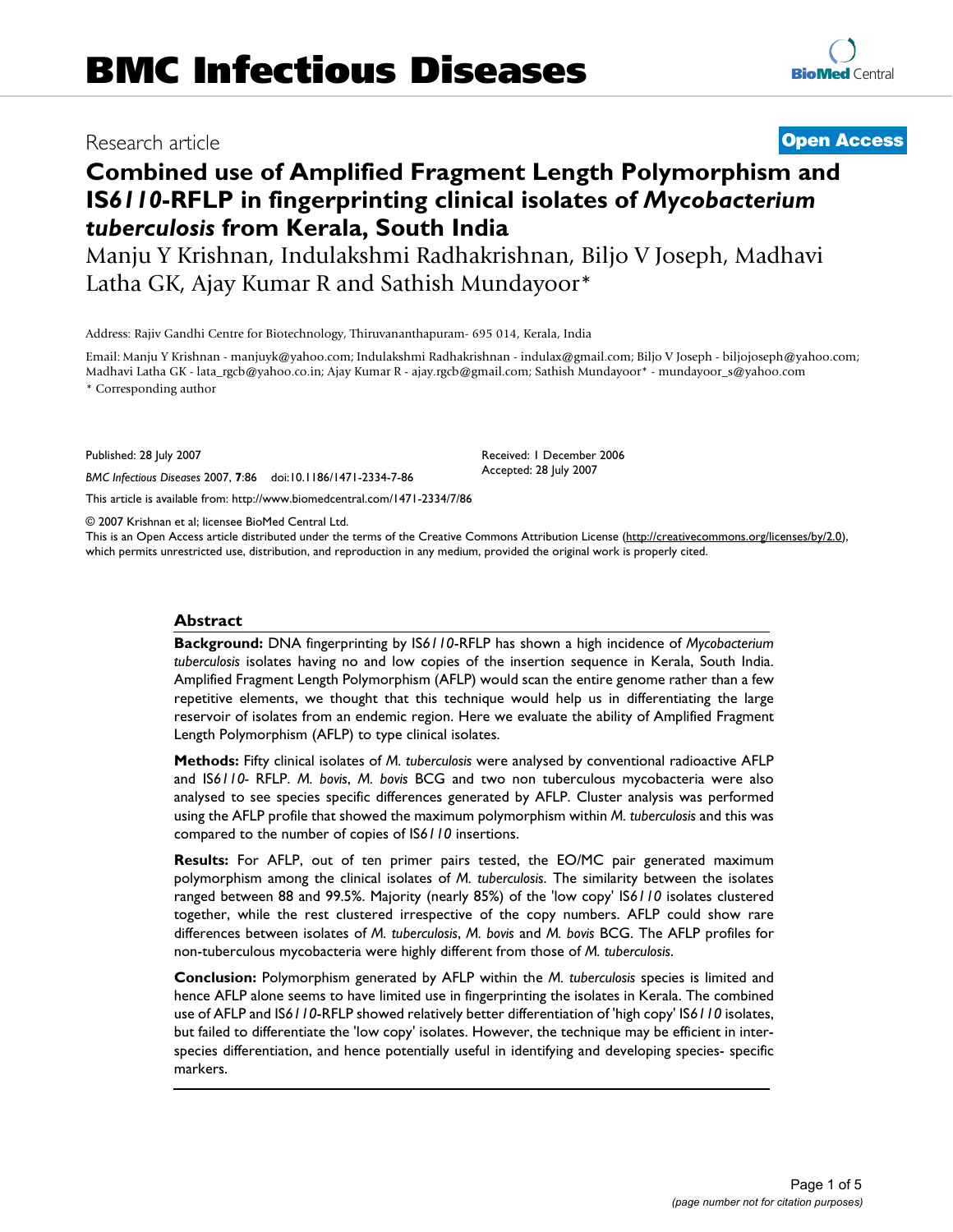# **Background**

Tuberculosis claims about 500, 000 deaths annually in India and the disease is endemic in Kerala, a small state in the southwest [1]. DNA fingerprinting by RFLP-hybridization based on the insertion sequence IS*6110* [2] showed a high prevalence of 'no copy' and single copy isolates of *Mycobacterium tuberculosis* in Kerala [3]. This, and other studies point out that IS*6110*-based methods have limited use in regions where there is a high incidence of strains carrying few copies of IS*6110* [4,5]. Spoligotyping, the next widely used fingerprinting method for *M. tuberculosis* complex organisms can efficiently differentiate 'low copy' (5 or fewer copies of IS*6110*) strains but again is not as efficient as RFLP for 'high copy' (6 or more copies of IS*6110*) strains [6,7]. Fingerprinting techniques such as Random Amplification of Polymorphic DNA (RAPD) and Amplified Fragment Length Polymorphism (AFLP) would scan the entire genome rather than a few repetitive elements, and since AFLP can be applied to any genome irrespective of its complexity [8], we thought that this technique would help us in differentiating the large reservoir of isolates from an endemic region. AFLP has been used for strain typing within different bacterial genera [9] and has also been evaluated in inter- and intra-species typing of mycobacteria [10-13]. In the present study, we analyzed clinical isolates of *M. tuberculosis* from Kerala using AFLP and looked at the ability of the technique to further differentiate isolates typed by IS*6110*-RFLP. The ability of AFLP to provide inter-species differentiation was used to prove the validity of the methodology adopted by us.

# **Methods**

### *Clinical isolates and laboratory strains*

Fifty clinical isolates of *Mycobacterium tuberculosis*, isolated from TB patients and identified based on their growth characteristics, colony morphology and biochemical tests [14] were used in this study. The Laboratory strains of mycobacteria were *M. tuberculosis* H37Rv, H37Ra, *M. bovis* and *M.bovis* BCG. Two atypical mycobacteria obtained from clinical samples were also included in the study. Using INNO-LiPA Mycobacteria (LiPA; Innogenetics, Zwijnaarde, Belgium), one was identified as *M. chelonae*, while the other could be identified to genus level only.

The isolates used in this investigation were collected by our laboratory as a part of a study to screen for anti-TB drug sensitivity and became part of our local repository. Since this was a retrospective study on the isolates already available with us, it was not put up for any clearance to an ethical committee.

### *Genomic DNA*

Genomic DNA was isolated from mycobacteria using CTAB method as reported earlier [2].

### *AFLP analysis*

AFLP adapters and primers [8] were custom synthesized by Sigma Genosys (Table 1). AFLP analysis was carried out as described by Vos *et al* [8]. Briefly, about 200 ng genomic DNA from each strain/isolate was digested with *Eco*R I and *Mse* I (New England Biolabs, Beverly, MA). Each sample of digested DNA was ligated to *Eco*R I and *Mse* I adapters (5 pmol and 50 pmol respectively). The ligated mixture was diluted to 1:10 ratio in 1X TE buffer and used as template for PCR. Just before the PCR, *Eco*R I primer was labeled with  $\gamma$ -<sup>32</sup>P (3000 Ci/mmol ATP), using T4 polynucleotide kinase (NEB). Five µl template DNA, 30 ng *Mse* I primer, 5 ng labeled *Eco*R I primer, were used for each 20 µl PCR reaction. PCR was carried out in an iCycler (Bio-Rad Labs, Hercules, CA). As described by Vos *et al* (8), the first cycle was carried out at 94°C for 30 sec, 65°C for 30 sec and 72°C for 60 sec. The annealing temperature was lowered each cycle by 0.7°C during the next 12 cycles (touch down phase of 13 cycles) and finally 23 cycles were carried out at 94°C for 30 sec, 56°C for 30 sec and 72°C for 60 sec.

The PCR products were analyzed by urea-PAGE. Gel images were visualized in a Phosphor imager (Personal Molecular Imager FX, Bio-Rad, Hercules, CA).

# *IS***6110***-RFLP*

This was performed according to the standard protocol [2].

**Cluster analysis** was performed using similarity coefficient based on bands that showed differences among isolates. Bionumerics software v 3 (Applied Maths, Belgium) was used to create UPGMA dendrogram.

# **Results**

# *AFLP analysis*

The initial AFLP analysis of twenty five clinical isolates of *M. tuberculosis* using ten primer combinations showed that, combinations having a single selective primer yielded 40–50 bands, while any two selective primers, when combined, yielded only 15–35 bands. A band, if either absent or present in 10–90% of the isolates tested

#### **Table 1: Sequences of AFLP adapters and primers(Vos et al., 1995).**

AFLP adapter (*Eco*R I) oligo 1 : 5'-CTC GTA GAC TGC GTA CC-3' AFLP adapter (*Eco*R I) oligo 2 : 5'-AAT TGG TAC GCA GTC TAC-3' AFLP adapter (*Mse* I) oligo 1 : 5'-GAC GAT GAG TCC TGA G-3' AFLP adapter (*Mse* I) oligo 2 : 5'-TAC TCA GGA CTC AT-3' Primer, EO (non selective)<sup>a</sup> : 5'-GAC TGC GTA CCA ATT C-3' Primer, MO (non selective)<sup>a</sup> : 5'-GAT GAG TCC TGA GTA A-3'

a Selective primers were synthesized with an extra nucleotide-A, T, G or C at the 3' end of the non-selective primer sequence and were designated as EA, MT etc. accordingly.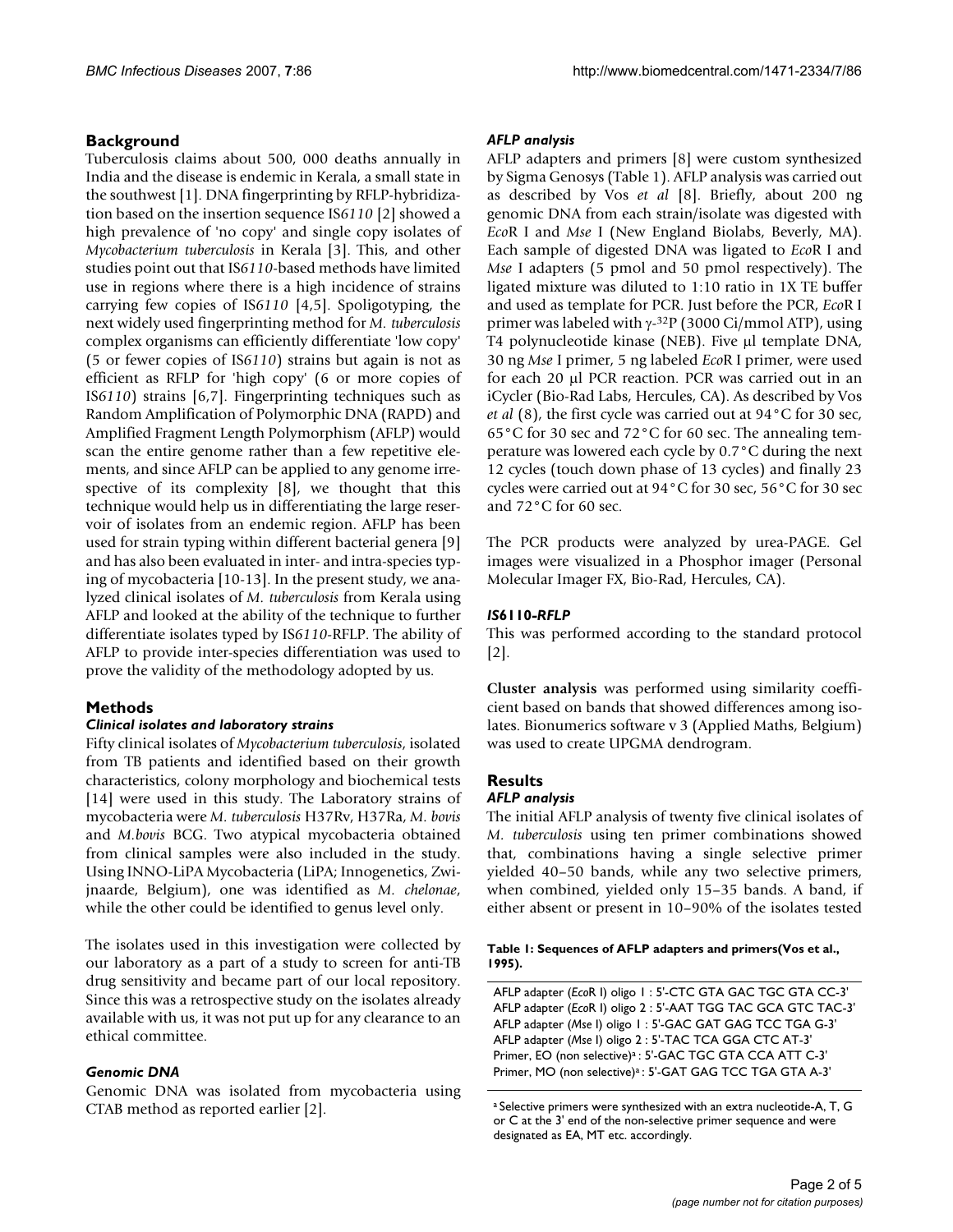was considered to be polymorphic for the clinical isolates. Accordingly, there was relatively low polymorphism within the species (an average 4.27 % of the total number of bands/primer pair was polymorphic). But for two isolates of non-tuberculous mycobacteria, the AFLP profiles for all the primer combinations were highly different from those of *M. tuberculosis* (Figure 1). It was observed that the use of a selective primer pair increased the number of polymorphic bands while reducing the total number of bands obtained, whereas nonselective primer pairs had the opposite effect. Therefore, we analysed fifty clinical isolates of *M. tuberculosis* along with the laboratory strains of *M. tuberculosis, M. bovis* and BCG using four primer pairs, with each pair having one selective and one nonselective primer (EO/MT, EO/MG, EO/MA and EO/MC). Among these primer combinations, EO/MC combination showed maximum polymorphism within the *M. tuberculosis* species. The AFLP profiles for isolates of *M. bovis* and BCG did not vary much from those of *M. tuberculosis*, although there were a few bands that may be species-specific. In addition, there were a few differences between *M. bovis* and the BCG vaccine strain. Figure 2 shows the AFLP profiles for two primer combinations (EO/MC and EO/ MT) that showed strain-specific differences.

#### *Comparison of AFLP with IS***6110***- RFLP*

Since we obtained maximum differences using the EO/ MC primer pair, we used the AFLP profile obtained with this primer pair to construct a dendrogram (Figure 3) and compared this with the IS*6110* fingerprinting data. Seventeen out of fifty isolates tested had IS*6110* copy numbers ranging from 6 to 17. The remaining 33 were 'low copy' (0–5 copies) isolates, out of which 21 isolates had one, and three had no copy at all. This was in line with our earlier report on the high incidence of 'low copy isolates' in Kerala [3]. Cluster analysis showed three major clusters with the lowest similarity between them being 88%. The largest cluster (Cluster1) contained *M. tuberculosis* H37Rv, H37Ra and most of the clinical isolates. The subcluster 1a contained H37Rv, H37Ra and 7 clinical isolates, of which two were 'no copy' and five had 9 or 10 copies. Similarity within this subcluster ranged from 96–99.3%. The subcluster 1b had 28 (85%) 'low copy' and four high copy isolates, with similarity ranging from 96.4 to 99.5%. Cluster 2 contained only *M bovis* and BCG which are known to be similar. Eight 'high copy' isolates (with copies varying from 7 to 17) along with two single copy isolates formed Cluster 3. This cluster showed least intra-cluster similarity with values ranging from 94.2–98.5%. Overall, clusters 1 and 2 had 92.8% similarity to each other with only 88% similarity to cluster 3. The other 3 primer pairs showed fewer polymorphic bands, showed very little differentiation among the different isolates and were not considered for numerical analysis (data not shown).



### Figure 1

AFLP profiles generated by primer combinations EO/MT (panel A) and EG/MC (panel B). Lanes I-8: clinical isolates of *M. tuberculosis*, lanes 9&10: non tuberculous mycobacteria. The non-tuberculous mycobacteria have a very different profile from each other as well as from *M. tuberculosis* isolates. The primer pair EG/MC (panel B) shows fewer bands and more differences between the isolates as compared to EO/ MT primer pair (panel A)

### **Discussion**

In the present study we have used conventional radioactive AFLP in order to evaluate its potential to differentiate the *M. tuberculosis* isolates of Kerala. This is an endemic region where we have reported a high incidence of *M. tuberculosis* strains with low numbers of IS*6110* which makes it difficult to be type them [3]. We used this method instead of multiplex Fluorescent AFLP, as we were also interested in developing AFLP-derived markers for the characterization of the Kerala isolates. However, the data presented in this paper is restricted to AFLP profiles and their comparison to IS*6110* copy number data for a set of 50 isolates, of which 33 were 'low copy' isolates. Initially, our results on twenty-five clinical isolates showed 0–3 polymorphic bands per primer pair while using ten primer combinations. Using *Eco*R I/*Mse* I enzyme combination, approximately 4% of the total number of bands/ primer combination was polymorphic for *M. tuberculosis*. There have been earlier reports on AFLP analysis of *Mycobacterium tuberculosis*. A study using multiplex FAFLP employing *Eco*R I and *Mse* I enzymes and four primer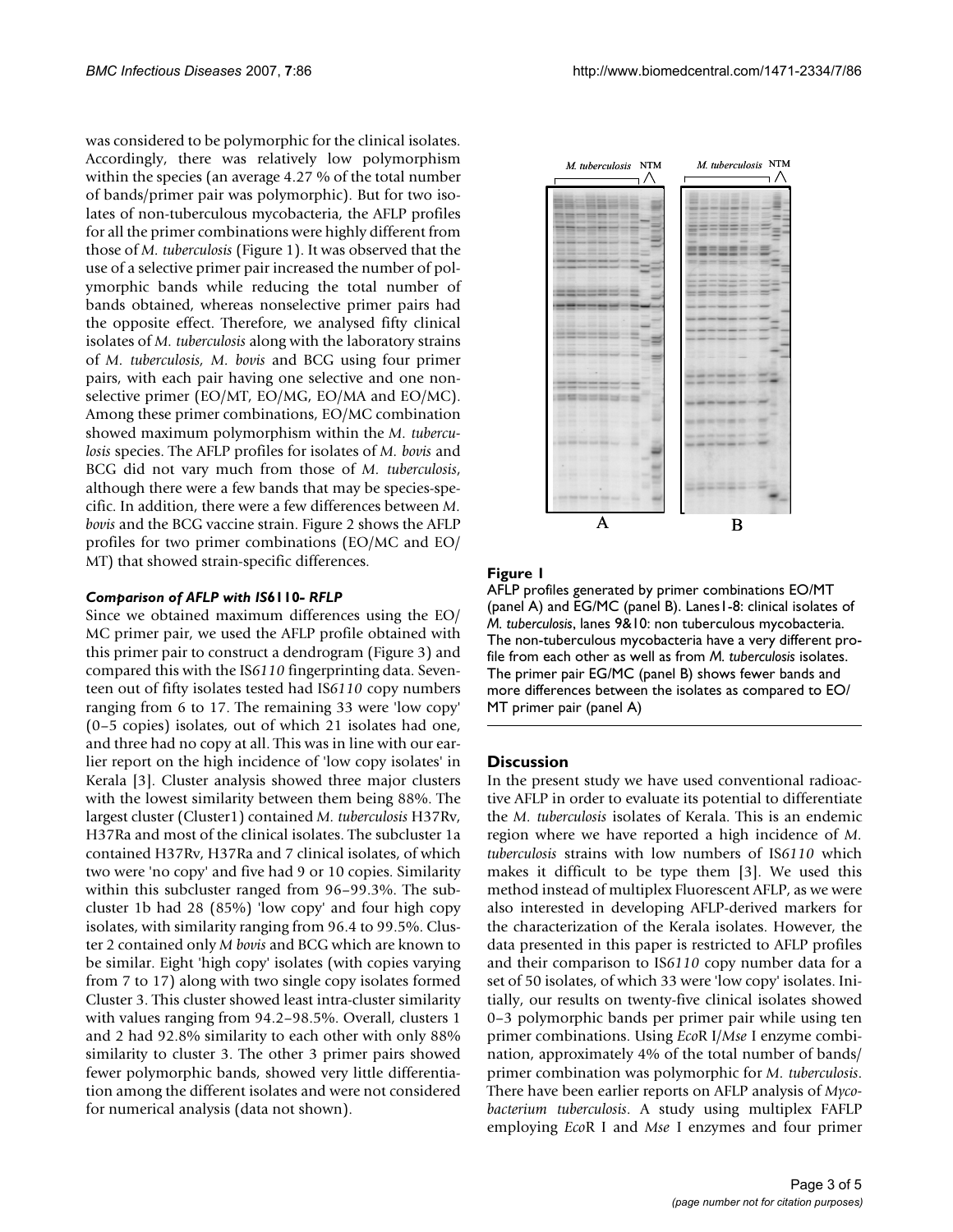

#### Figure 2

AFLP profiles showing differences (arrows) between *M. tuberculosis* H37Rv (lane1), H37Ra (lane 2), *M. bovis* (lane 3) and BCG (lane 4). The profiles shown are for EO/MC (panel A) and EO/MT (panel B) primer combinations.

combinations had shown that 28% of the total number of fragments obtained were polymorphic [11]. In contrast, another study using radioactive AFLP and a different enzyme combination (*Apa* I/*Taq* I), demonstrated poor discrimination within the *M. tuberculosis* complex [10]. The discrepancy between these studies could be due to the choice of restriction enzymes and the methodology. FAFLP involves multiplexing which is not feasible with the radioactive methodology. Therefore, we have used a combination of the above methodologies using *Eco*R I/ *Mse* I enzyme combination and conventional radioactive



### **Figure 3**

Dendrogram based on the AFLP profile for EO/MC primer pair showing clustering of clinical isolates of *M. tuberculosis*  and laboratory strains of *M. tuberculosis*, *M. bovis* and BCG. IS*6110* copy numbers of various isolates/strains are indicated.

AFLP. Even though one may screen other enzyme combinations to increase polymorphism, our results suggest that radioactive AFLP is not an easy method for strain differentiation in endemic regions. However, AFLP could clearly differentiate *M. tuberculosis* from isolates of nontuberculous mycobacteria. In our study, even though the close relationship between members of *M. tuberculosis* complex is reflected in AFLP analysis, the rare differences could also be detected. We characterized a few bands that differentiated *M. tuberculosis* and *M. bovis/*BCG by sequencing and identified three fragments belonging to RD1, RD4 and RD5 (results not shown). It has been reported that RD1 is absent only in BCG, while RD4- RD10 are deleted in both *M. bovis* and BCG [15]. Our results therefore correlate well with this data.

Comparing AFLP profile with IS*6110* typing data showed that in AFLP analysis isolates clustered irrespective of the IS*6110* copy number. The IS*6110* 'low copy' isolates were not well differentiated as nearly 85% of the low copy isolates clustered together (Fig 3, Cluster 1b). Therefore, it could be speculated that the low copy strains of Kerala are not very diverse. But all strains with a single copy of IS may not be identical, as they fell into different clusters (both 1 and 3) in the AFLP analysis. The high copy isolates were relatively better separated than the low copy isolates.